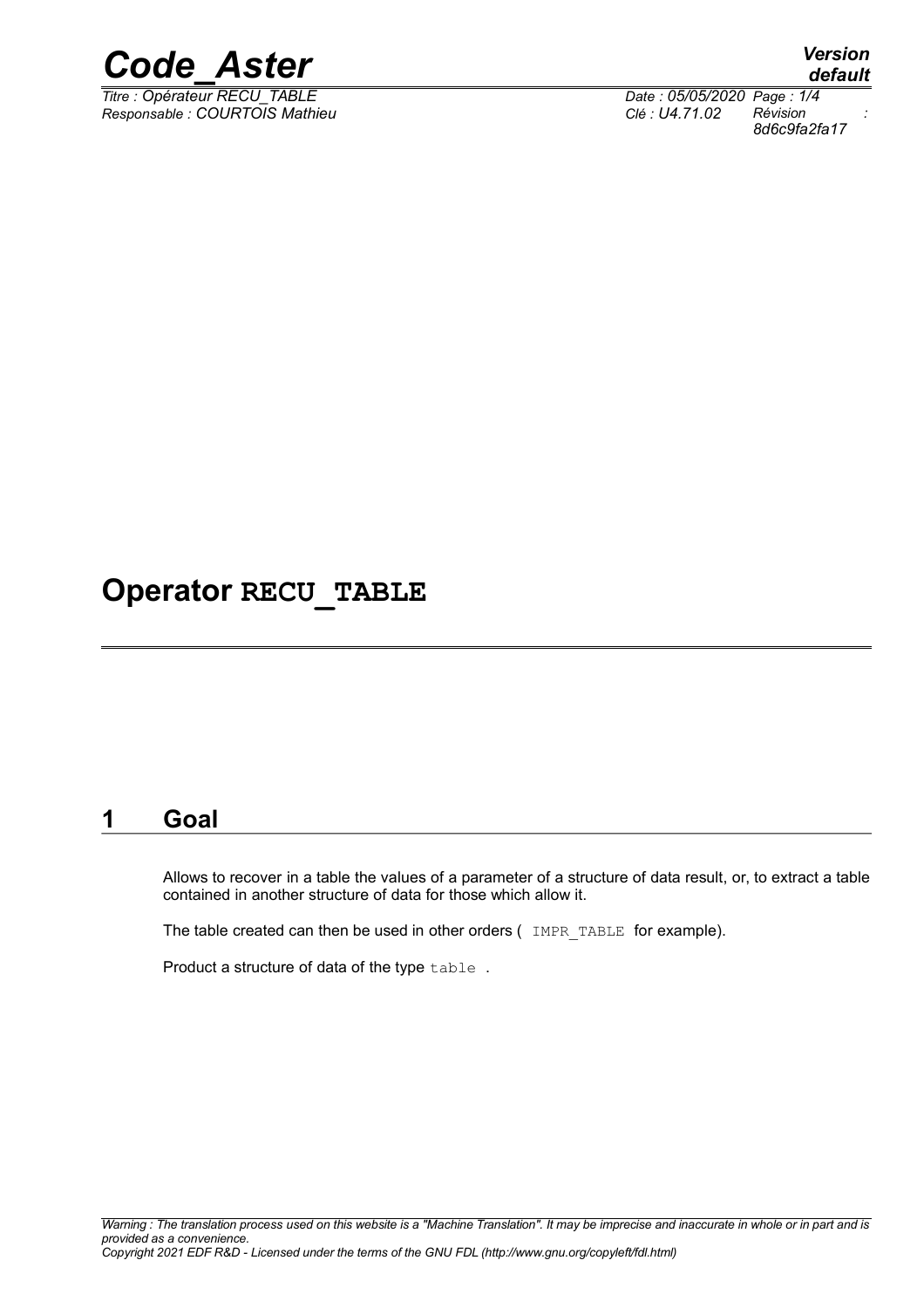## *Code\_Aster Version*

*Titre : Opérateur RECU\_TABLE Date : 05/05/2020 Page : 2/4 Responsable : COURTOIS Mathieu Clé : U4.71.02 Révision :*

*8d6c9fa2fa17*

#### **2 Syntax**

| table = RECU TABLE      |  |                    |
|-------------------------|--|--------------------|
| $\bullet$ CO = nomsd,   |  | $*1$               |
| / NOM TABLE = nomtab,   |  | $\lceil KN \rceil$ |
| / NOM PARA = will lpara |  | $[1$ Kn]           |
| / ALL PARA = $'YES'$ ,  |  |                    |
| TITLE = titr<br>♦       |  | [1 K80]            |
|                         |  |                    |

#### **3 Operands**

 $CO =$  nomsd,

Name of the structure of data in which one wants to extract a table.

NOM TABLE =  $n$ omtab,

Name of the table stored in the structure of data.

Aujourd' today, the Structures of data containing a table which one can extract by RECU\_TABLE / NOM TABLE are the following ones:

- a structure of data of the type evol noli obtained by STAT NON LINE or DYNA NON LINE, the name of table is then 'OBSERVATION',
- a structure of data of the type  $qrid$ . The name of the table is then  $\Gamma$ CARA GEOM',
- a structure of data of the type cabl\_precont obtained by the order DEFI\_CABLE\_BP. The name of the table is then 'CABLE\_BP',
- a structure of data of the type melasflu obtained by the order CALC\_FLUI\_STRU; the name of the table is then 'MATR GENE'.
- structures of data of the type  $evol$  elas and  $evol$  noli containing the calculated total estimators of error by CALC\_ERREUR. The name of the table is then 'ESTI\_GLOB'.
- a structure of data of the type evol noli obtained by STAT\_NON\_LINE, DYNA\_NON\_LINE or of type  $evol$  elas obtained by  $DYNA$  VIBRA on physical basis a table contains of name 'PARA\_CALC' comprising the list of the really calculated moments and, if the user activates his calculation, the energy balance. The table contains 7 columns:
	- INST : moment of calculation,
	- TRAV\_EXT : work of the external efforts,
	- ENER\_CIN : kinetic energy,
	- ENER\_TOT : total deformation energy,
	- TRAV\_AMOR : energy dissipated by damping,
	- TRAV\_LIAI : energy dissipated and/or stored by the connections,
	- DISS\_SCH : energy dissipated by the digital diagram.
- $\bullet$  / NOM PARA = will lpara,

List of the names of the parameters to be extracted from SD RESULT nomsd.

This functionality allows to extract in the form of a table the evolution from certain parameters from one SD RESULT, for example the parameter of piloting ETA\_PILOTAGE in the case of one SD of type evol noli. The extracted parameters must be of type whole, real or complex, excluding from this fact the character strings. The first column of the produced table contains the sequence numbers (NUME\_ORDRE) and the following ones contain the evolution of the parameters  $with$  lpara.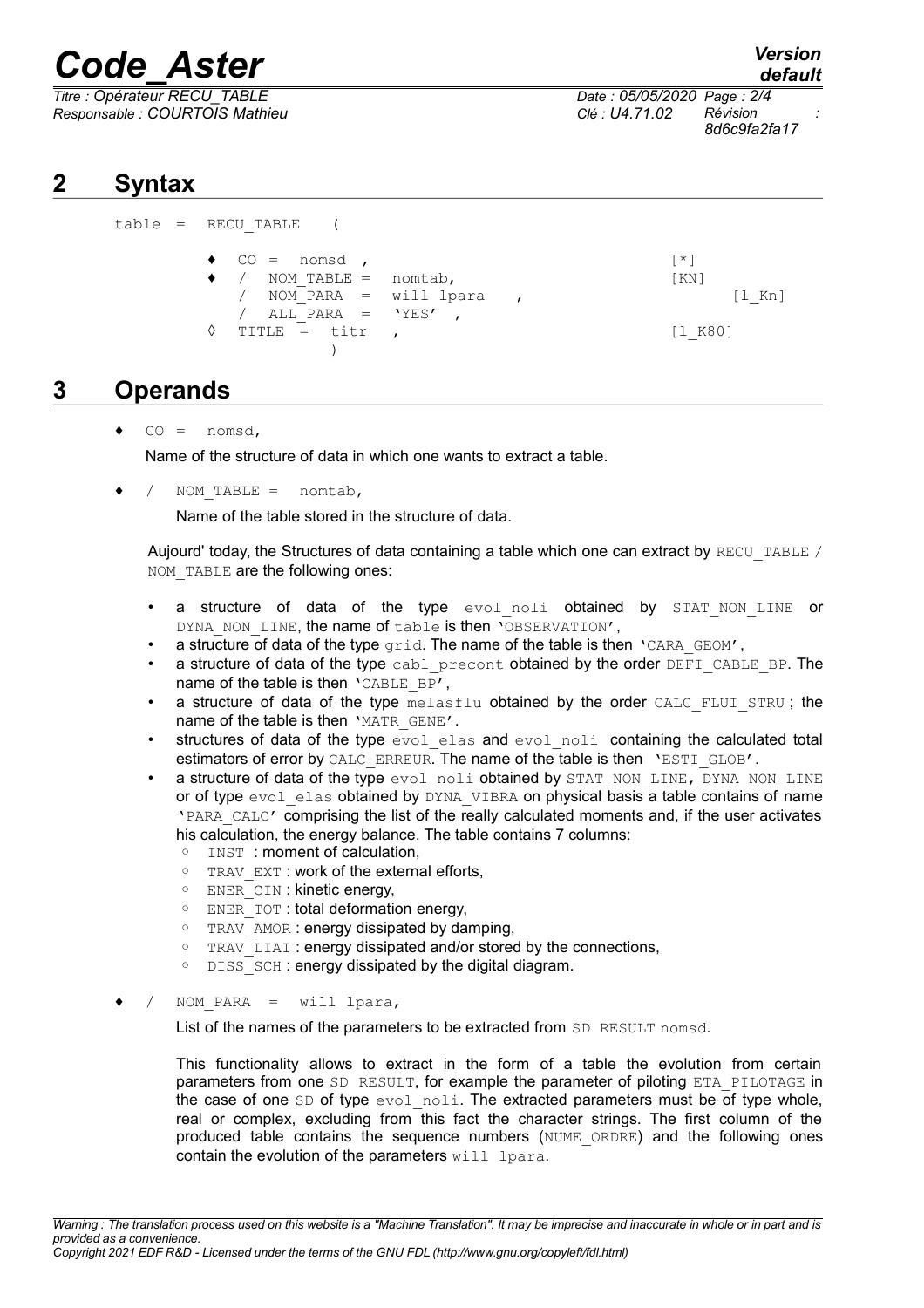*8d6c9fa2fa17*

 $\bullet$  / ALL PARA = 'YES',

This keyword makes it possible to extract all the parameters from SD RESULT nomsd of whole type, real or complex.

That produced the same table as if one gives all these parameters to NOM\_PARA.

◊ TITLE = titr,

Title which one wants to give to the table result.